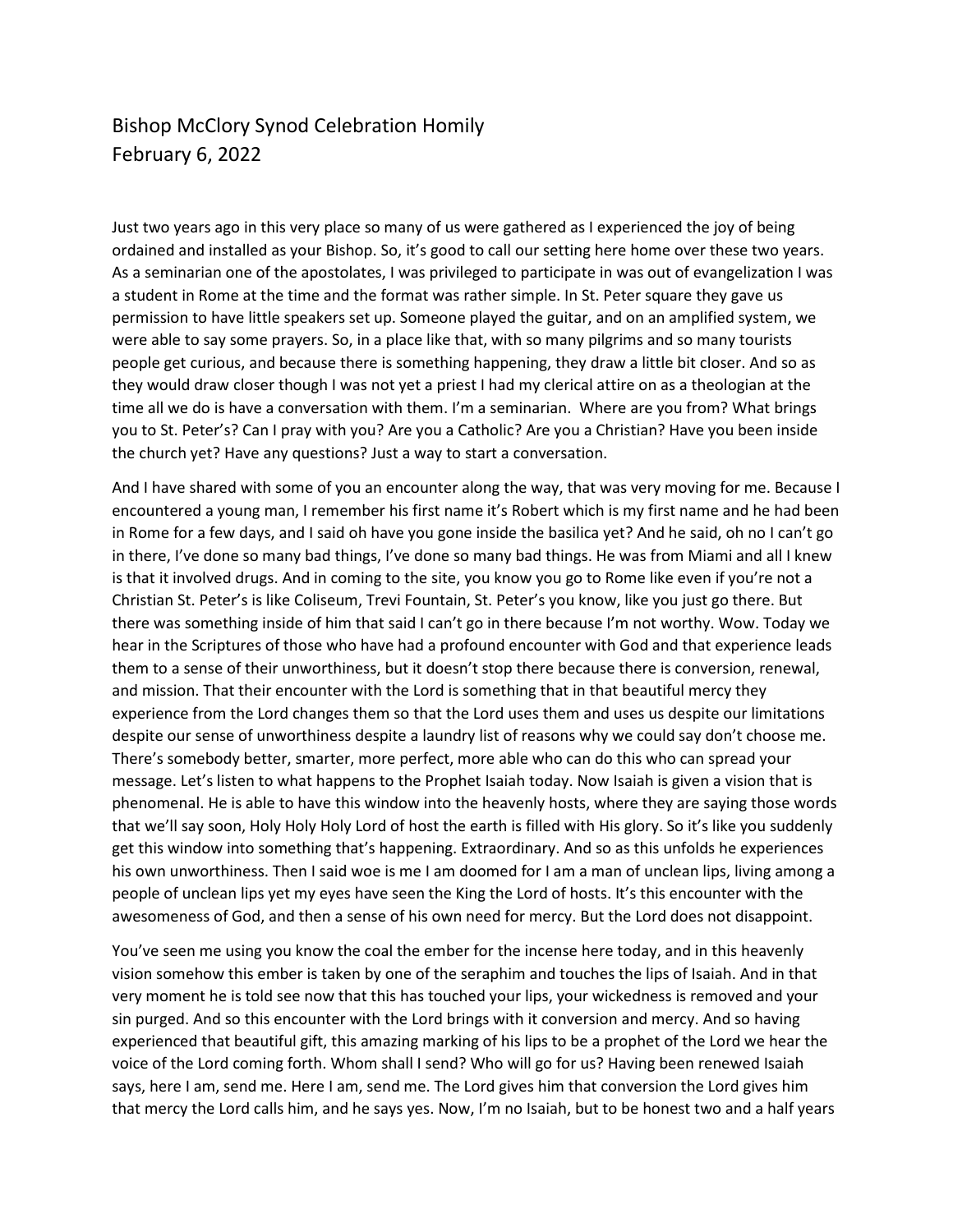ago-ish when the nuncio called, and I called him back, first thing he said was and this is you know the Pope's representative, so I know something big is maybe happening here. And so the first question he asked is, are you alone? I said, yes. And then he said are you driving? And I said no. And then he said the Holy Father Pope Francis has appointed you the Bishop of Gary. And I tell you the first words out of my mouth I said, I am not worthy, but if the Holy Father is calling me to do this, I will say yes. And I'm so glad I said yes. Uhm what a joy but that first experience is not the exaltation it's, who me? Me really? I'm not worthy, but yes. But, yes. Now, St. Paul who is a phenomenal prophet. Extraordinary. He gives such a beautiful testimony to what the Lord has done but before that happens, he talks about how the Lord has appeared to different people and so on and he says last of all as to one born abnormally, he appeared to me. For I am the least of the apostles not fit to be called an apostle because I persecuted the Church of God. By the grace of God I am what I am and his grace to me has not been ineffective. So he says, I am the last one who one ever could have thought should have been given this gift. He just says I'm not worthy it says one born abnormally you know we hear later on that Paul has his thorn in the side, and there's a lot of speculation as to what that is that he was born abnormally. I mean you can read theories was he epileptic? Did he have a stutter? Did he like was he dealing with some sin I mean we don't really know. But he says look I know not only am I not up for this, I persecuted the Church. But then he gives witness to the mercy of Jesus. His grace to me has not been ineffective he says indeed I have toiled harder than all of them. Because he was a worker, but he said not I, but the grace of God that is within me. Therefore, whether it be I or they so we preach and so you believed. He says, I am not worthy but the Lord's using me. What a remarkable passage we have today in the Gospel. Jesus tells Peter to put out into deep water and lower your nets for a catch. Seemingly there would be no catch of fish. Seemingly it wouldn't bear any results because they had been laboring. But he does it and what happens when they had done this it caught a great number of fish and Peter says, depart from me Lord for I am a sinful man. It's like in when he experiences the enormous overpowering miraculous working of Jesus he again says, look I'm not worthy, and Jesus says, oh no do not be afraid, from now on you will be catching men. You'll be hauling in men and women, bringing them into the love of God. I will use you and so powerful was this is that when they brought their boats to the shore, they left everything and followed him. They were on their way

We can come to the task of being a disciple of Jesus being a follower of his and perhaps give a list of objections as to whether he can use those as his missionaries. You know the classic I'm not good enough. I'm not smart enough. I don't have the right words. I don't know how to do this. I'm not worthy. I don't think I have what it takes. But Jesus overcomes all these answers and reminds us you know it's His work it's not ours. We're just cooperating with him, and the Lord uses us. His work, not ours. So, what or who does Paul go on to share? He shares Jesus as Lord. That this profound encounter with Jesus can be so life changing. Now today in First Corinthians this first part First Corinthians 15:1-11 is thought to be the oldest text in the New Testament. Probably written somewhere between 50 and 60 A.D., but it source even earlier than that. It's a creedal statement, it's a statement of belief. And St. Paul says, I've passed on to you what was passed on to me. And it was largely believed that this formulation of it was likely settled possibly in about the year 35 to 40 A.D. It's like this is among the first things that the Christians said this is what it means to be a Christian, this is what we believe, listen to this passage here's what I'm passing on. What do we tell people? And Paul says, I handed onto what was of first importance of what I received not that it was his but he received this. Christ died for our sins in accordance with the Scriptures, he was buried he was raised on the third day in accordance with the Scriptures he appeared to Cephas then to the twelve after that Christ appeared to more than 500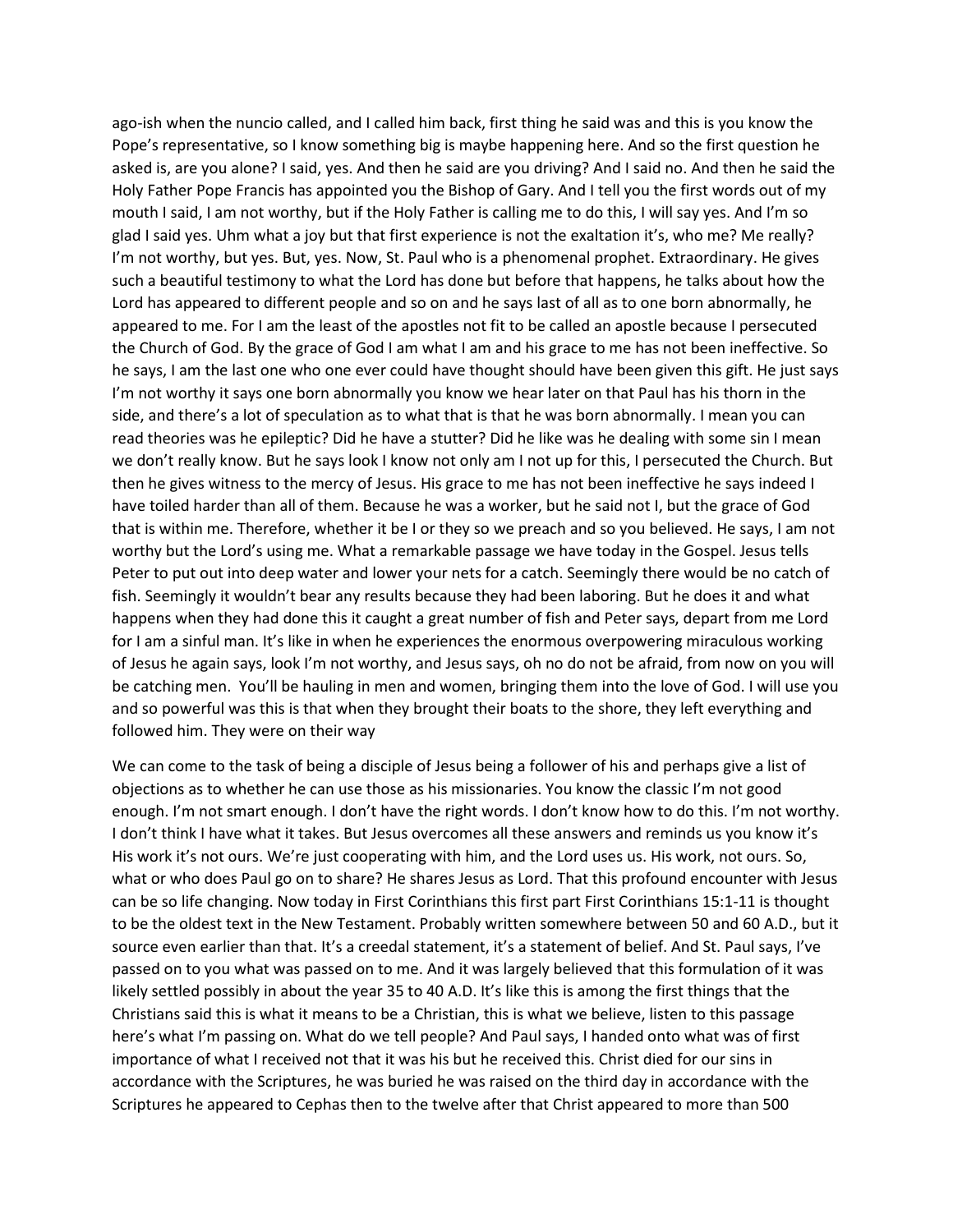brothers at once most of whom are still living. The creed that we will say in this Mass had been expanded but its core is found right here. That Jesus is alive, that Jesus came and died to set us free for our sins he rose again. We have a fancy word for this called the kerygma, you know the core message of the Gospel.

St. Paul VI gave a beautiful document on evangelization in our time, and he says, there is no true evangelization if the name, the teaching, the life, the promises, the kingdom, and the mystery of Jesus of Nazareth the Son of God are not proclaimed. That we proclaim Jesus. St. John Paul II discovering Christ always and again and always more fully is the most wonderful adventure of our lives. And Pope Francis reminds us the primary reason for evangelizing is the love of Jesus which we have received the experience of salvation which urges us to ever greater love of him. To be a missionary is to be one who is sent. So the word "Mesio" is sent. So we don't send ourselves you know we are sent, another one sends us. For we who are ordained by virtue of our ordination, for all of us who are baptized by virtue of our baptism we are sent out. Jesus uses us and he wants to use us. And so rooted in that encounter with the Lord we have such a beautiful, wonderful, good news to share to the world, and we are not alone in this task. Pretty soon from this altar not the coal for the incense, but the very body and blood of our Lord Jesus will be offered to touch our lips. Of course we believe for serious sins for grave sins one seeks out the sacrament of reconciliation and certainly with baptism that mercy is extended. For lesser sins we do know that the reception of Holy Communion itself brings with it that renewal that forgiveness, and it certainly strengthens us. John of Demascus in fact made a direct parallel between the reception of the Eucharist and the coal. And he tells us, the bread and wine are not merely figures of the body and blood of Christ, but the deified body of the Lord itself. And let us apply our eyes and our lips and brows and partake of the divine coal in order that the fire of the longing that is in us with the additional heat derived from the coal may consume our sins and illumine our hearts that we may be inflamed by the participation in the divine fire. Wow! St. Ephraim similarly said, one who eats the Eucharist with faith eats with fire and spirit. The Holy Spirit is imparted to us. We are a eucharistic church and a eucharistic people, and the Lord will allow us to touch on our very lips Jesus himself, body and blood, soul and divinity. What a tremendous gift.

The young man who I met those years ago, I said, the Church is here for you, Jesus is here for you.

If you go in the church, there are priests there they have the sacrament of reconciliation available you can go. Don't stay back, don't feel like you have to have everything perfectly put together to walk in the door. We're here for people that none of us have everything together. But the Lord wants to forgive us and he wants to tell us there's a better way to live. That following his plan for our lives is a tremendous joy. And sadly, we still have folks who still believe that today you know I can't go in because I don't have my act together. I'm too bad a person, but this is the place where the mercy is extended. The other day you know some of you may have seen this I drove by a sign and it wasn't a Catholic Church but the sign said, the church for people who don't usually go to church. Well that's kind of interesting like that's an interesting marketing approach you know, but that we should be the church for people who don't usually go to church because when they encounter our Lord their lives can be changed and full of hope and joy and mercy.

Put out into deep water and lower your nets for a catch what a beautiful image. We have we got plenty of deep water here in Northwest Indiana, and we've got plenty of souls to be a part of catching for the Lord. It's not a membership drive you know. We're not like a bowling league that says remember the old